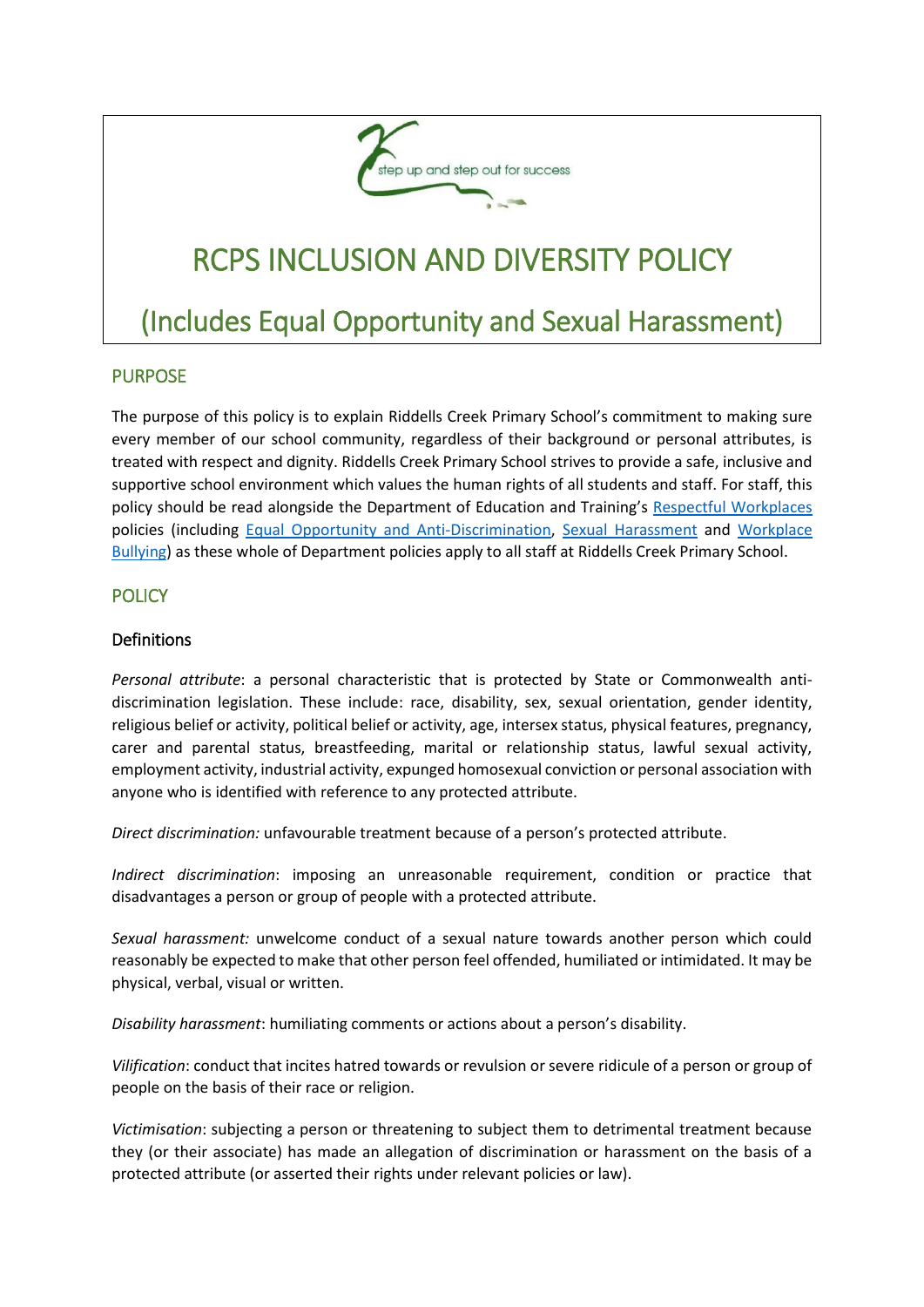#### Inclusion and diversity

Riddells Creek Primary School is in a semi-rural setting and for the majority of our students English is their only language. Presently there are six families that identify as ATSI and one family in which English is not spoken at home.

Riddells Creek Primary School is committed to creating a school community where all members of our school community are welcomed, accepted and treated equitably and with respect regardless of their backgrounds or personal attributes such as race, language, religious beliefs, gender identity, disability or sexual orientation so that they can participate, achieve and thrive at school.

Riddells Creek Primary School acknowledges and celebrates the diversity of backgrounds and experiences in our school community and we will not tolerate behaviours, language or practices that label, stereotype or demean others. At Riddells Creek Primary School we value the human rights of every student and we take our obligations under anti-discrimination laws and the Charter of Human Rights and Responsibilities seriously.

Riddells Creek Primary School will:

- actively nurture and promote a culture where everyone is treated with respect and dignity
- ensure that students are not discriminated against (directly or indirectly) and where necessary, are reasonably accommodated to participate in their education and school activities e.g. schools sports, concerts, camps and excursions on the same basis as their peers
- acknowledge and respond to the diverse needs, identities and strengths of all students
- encourage empathy and fairness towards others
- challenge stereotypes that promote prejudicial and biased behaviours and practices
- contribute to positive learning, engagement and wellbeing outcomes for students
- respond to complaints and allegations appropriately and ensure that students are not victimised.

Riddells Creek Primary School is committed to DET's initiative "Resilience Rights and Respectful Relationships" program which accurately reflects our communities desire to develop students' social, emotional and positive relationships skills. Teachers use the "Berry Street Educational Model" (BSEM) to understand and plan for the diverse needs our students may have in relation to a range of stressors and anxieties and mental health needs within our school community. The 'You Can Do It' language and the key social skills of getting along, persistence, organisation, resilience and confidence have been embedded at RCPS. We actively participate in harmony day and other specific cultural activities, incursions and excursions to widen our students' experience of our diverse culture in Australia.

Bullying, unlawful discrimination, harassment, vilification and other forms of inappropriate behaviour targeting individuals or groups because of their personal attributes will not be tolerated at Riddells Creek Primary School. We will take appropriate measures, consistent with our *Student Wellbeing and Engagement* and *Bullying Prevention* policies to respond to students who demonstrate these behaviours at our school.

Students who may have experienced or witnessed this type of behaviour are encouraged to speak up and to let their teachers, parents or carers know about those behaviours to ensure that inappropriate behaviour can be addressed.